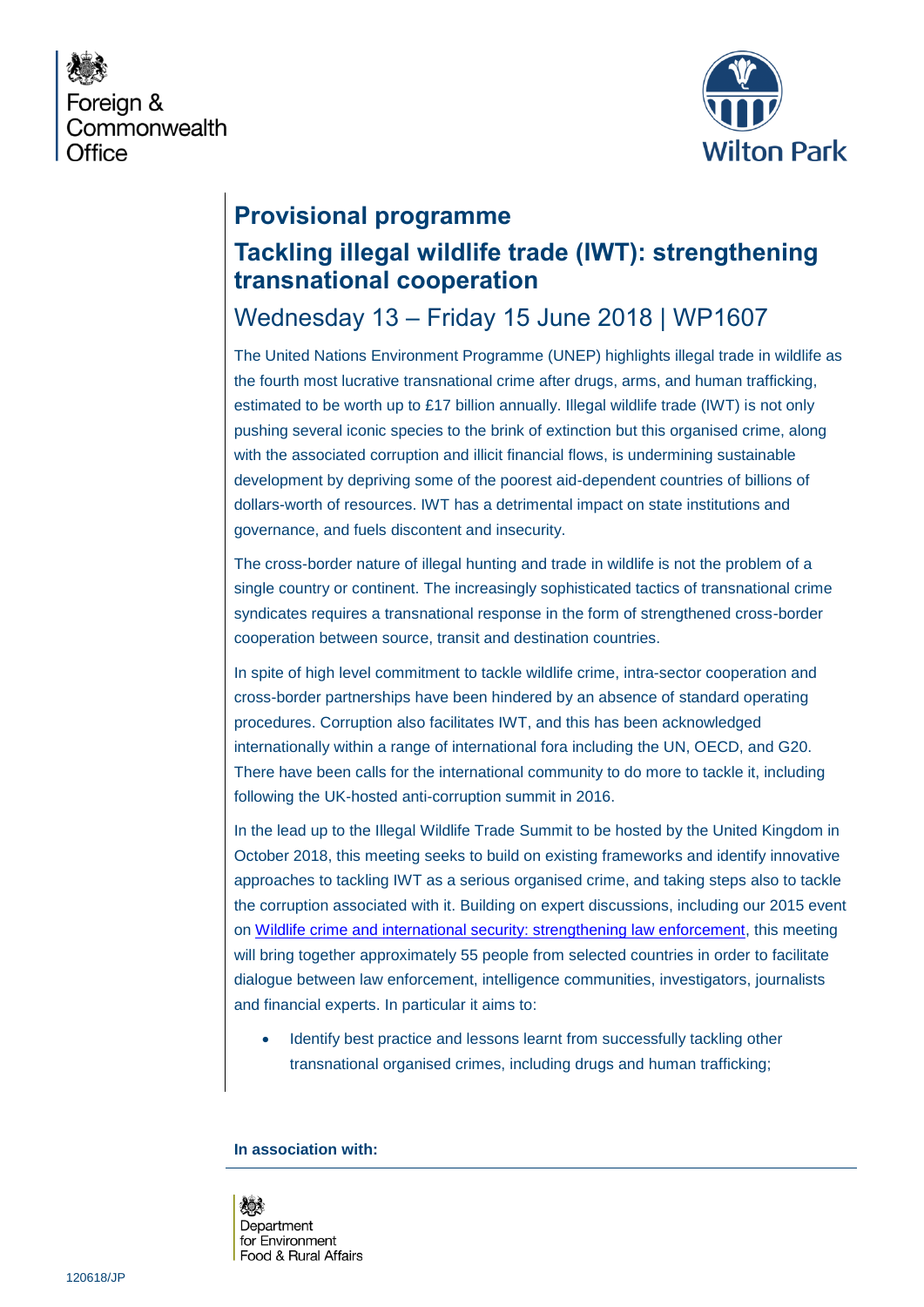- Consider practical steps for the implementation of effective counter measures, including information and intelligence-sharing, towards successful prosecutions;
- Explore the role of corruption in facilitating IWT, and practical steps needed to combat it
- Foster and catalyse the development of partnerships between key agencies and organisations involved in the fight against IWT and the related corruption.

**In association with the Foreign and Commonwealth Office and the Department for Environment, Food and Rural Affairs** 

### **Wednesday 13 June**

| 1500-1600               | Participants arrive                                                                                                                                                                                    |  |
|-------------------------|--------------------------------------------------------------------------------------------------------------------------------------------------------------------------------------------------------|--|
| 1600                    | <b>Welcome to Wilton Park</b>                                                                                                                                                                          |  |
|                         | <b>Julia Purcell</b><br>Programme Director, Wilton Park                                                                                                                                                |  |
|                         | <b>Catherine Arnold</b><br>Head, Illegal Wildlife Trade, Foreign and Commonwealth Office, London                                                                                                       |  |
| 1615-1730               | 1. Illegal wildlife trade: what is the scope and scale of the crime?                                                                                                                                   |  |
|                         | This session will set out the landscape of existing IWT in the context of transnational<br>organised crime. What are the trends? How and where do criminal networks operate?<br>How are they financed? |  |
|                         | Vanda Felbab-Brown<br>Senior Fellow, The Brookings Institution, Washington DC                                                                                                                          |  |
|                         | <b>Henri Fournel</b><br>Coordinator, Environmental Security, INTERPOL, Lyon                                                                                                                            |  |
|                         | <b>Churchill Collyer</b><br>Head, Law Enforcement, Wildlife National Parks, Ministry of Environment, Wildlife and<br>Tourism, Gaborone                                                                 |  |
| 1730-1800               | Tea/coffee                                                                                                                                                                                             |  |
| 1800-1845               | 2. Opportunities and challenges                                                                                                                                                                        |  |
|                         | Based on a brief recap of recommendations from the 2015 Wilton Park meeting.                                                                                                                           |  |
| 1845                    | Reception followed by dinner                                                                                                                                                                           |  |
| <b>Thursday 14 June</b> |                                                                                                                                                                                                        |  |
|                         |                                                                                                                                                                                                        |  |

| 0800-0900 | <b>Breakfast</b>                                                                                                                                                                                                                                                                                                  |
|-----------|-------------------------------------------------------------------------------------------------------------------------------------------------------------------------------------------------------------------------------------------------------------------------------------------------------------------|
| 0915-1045 | 3. Tackling IWT: what works and what doesn't?                                                                                                                                                                                                                                                                     |
|           | This session will draw on case studies tackling IWT as a serious transnational organised<br>crime. What can be learned from existing approaches to transnational organised crime?<br>(eg human trafficking, counterfeits, drug networks). What more is needed to foster<br>collaborative cross-border strategies? |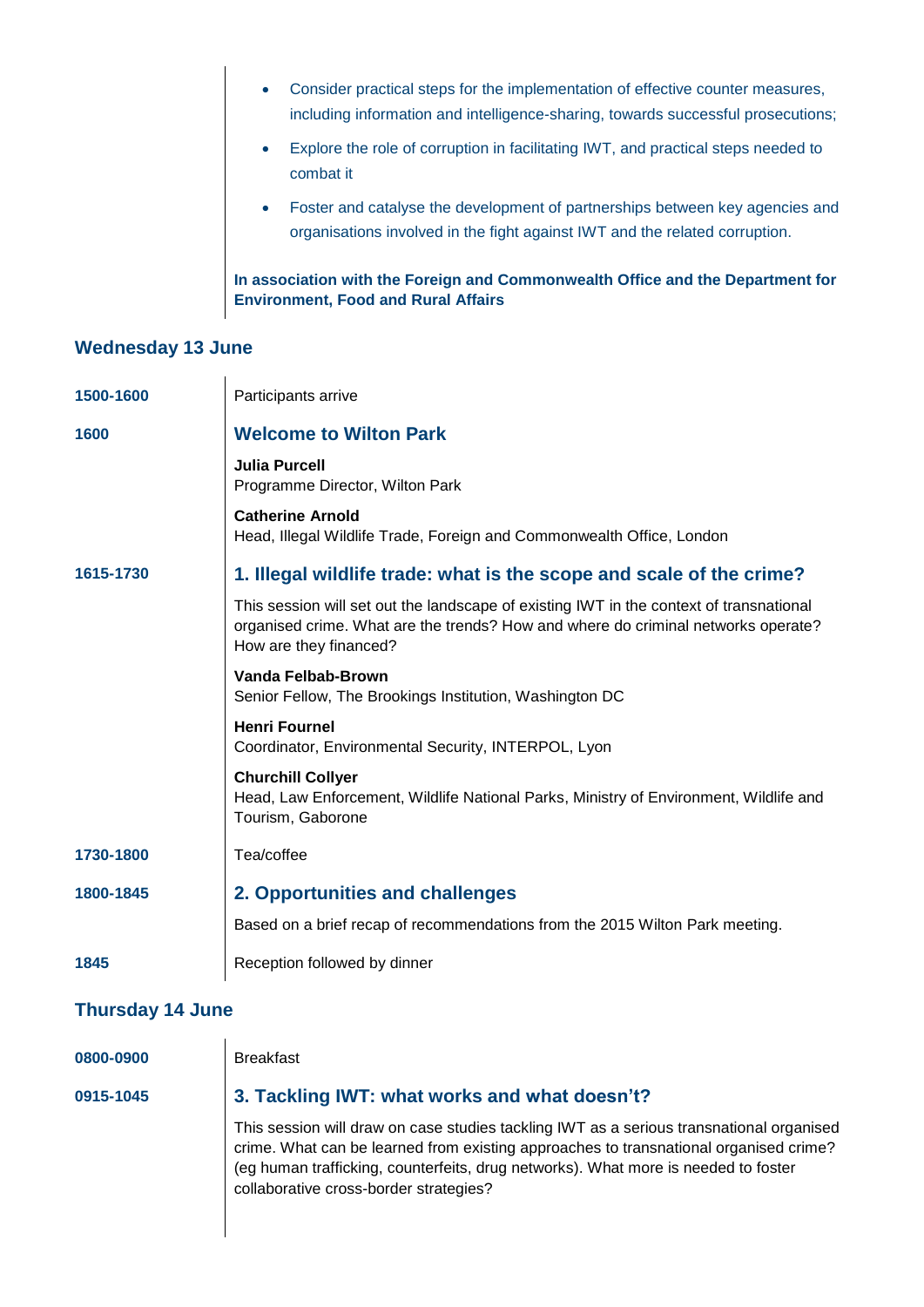|           | <b>John Brown</b><br>Country Representative, Homeland Security Investigations, Nairobi                                                                                              |
|-----------|-------------------------------------------------------------------------------------------------------------------------------------------------------------------------------------|
|           | Xie Yi<br>Professor, Beijing Forestry University                                                                                                                                    |
|           | Georgina Kamanga<br>Head, Intelligence and Investigation Officer, Department of National Parks and Wildlife<br>(DNPW), Lusaka                                                       |
| 1045-1115 | Tea/coffee                                                                                                                                                                          |
| 1115-1245 | 4. Follow the money: enhancing international collaboration between<br>governments, civil society, banks and enforcement agencies                                                    |
|           | What can be learned from existing good practice, building on experiences of financial<br>experts, including FIUs and the banking sector?                                            |
|           | <b>Chair: Justine Walker</b><br>Head, Sanctions Policy, UK Finance, London                                                                                                          |
|           | Atuweni Juwayeyi-Agbermodji<br>Director General, Financial Intelligence Authority, Lilongwe                                                                                         |
|           | <b>Hennie Verbeek-Kusters</b><br>Chair, Egmont Group, Zoetermeer                                                                                                                    |
|           | <b>David Fein</b><br>Group General Counsel, Standard Chartered, London                                                                                                              |
| 1300-1400 | Lunch                                                                                                                                                                               |
| 1400-1445 | Briefing for session 6 break out group facilitators in the Library                                                                                                                  |
| 1400-1445 | Free time / Garden tour                                                                                                                                                             |
| 1500-1630 | 5. Tackling the corruption that enables IWT                                                                                                                                         |
|           | Exploration of cross-sectoral collaboration to uncover and tackle IWT-related corruption.                                                                                           |
|           | <b>John Penrose</b><br>Prime Minister's Anti Corruption Champion, Home Office, London                                                                                               |
|           | <b>Ofir Drori</b><br>Founding Director, EAGLE Eco Activists for Government and Law Enforcement, Yaounde                                                                             |
|           | <b>Lawrence Seretse</b><br>Editor in Chief, Botswana Gazette                                                                                                                        |
| 1630-1715 | Photograph followed by tea/coffee                                                                                                                                                   |
| 1715-1830 | 6. Building alliances: practical steps forward                                                                                                                                      |
|           | Break out session.                                                                                                                                                                  |
|           | Parallel breakout groups discussing ways in which to increase cross-sectoral alliances,<br>building on current activities and identifying next steps towards the October Summit.    |
|           | Who needs to do what?<br>How to improve collaboration between governments and private sector.<br>In what ways can links be strengthened from organisations tackling other<br>TNOCs? |
|           | Facilitators:                                                                                                                                                                       |
|           | Crawford Allan, Senior Director, TRAFFIC, Washington DC                                                                                                                             |